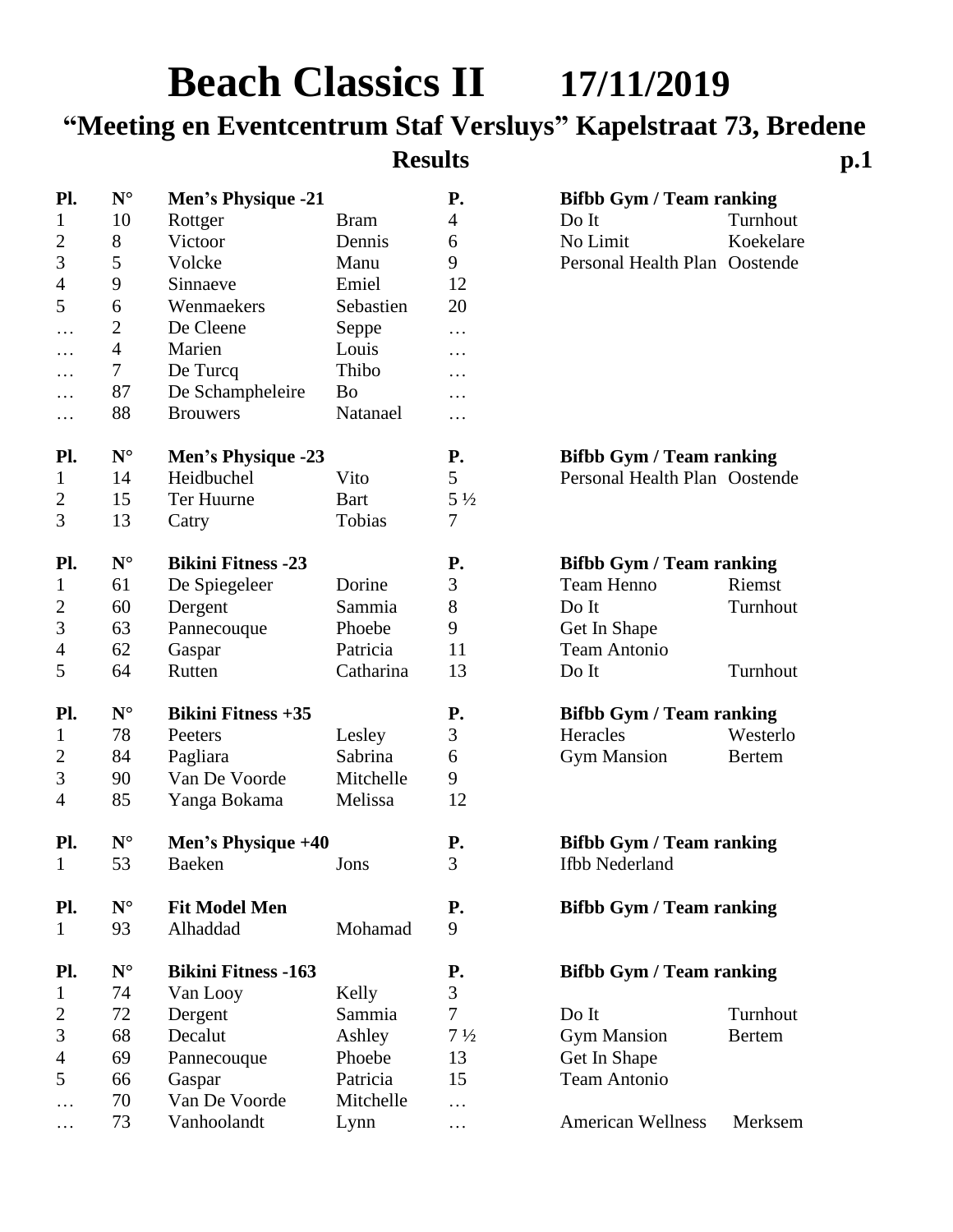# **Beach Classics II 17/11/2019 "Meeting en Eventcentrum Staf Versluys" Kapelstraat 73, Bredene Results p.2**

| Pl.            | ${\bf N}^{\circ}$    | <b>Bikini Fitness +163</b> |               | <b>P.</b>       | <b>Bifbb Gym / Team ranking</b> |           |
|----------------|----------------------|----------------------------|---------------|-----------------|---------------------------------|-----------|
| $\mathbf 1$    | 76                   | De Spiegeleer              | Dorine        | 5               | Team Henno                      | Riemst    |
| $\overline{c}$ | 75                   | <b>Bakkers</b>             | Lore          | $5\frac{1}{2}$  | <b>American Wellness</b>        | Merksem   |
| $\mathfrak{Z}$ | 78                   | Peeters                    | Lesley        | 8               | Heracles                        | Westerlo  |
| $\overline{4}$ | 79                   | Rutten                     | Catharina     | 13              | Do It                           | Turnhout  |
| $\mathfrak s$  | 77                   | Himpe                      | Emelie        | 16              |                                 |           |
| 6              | 80                   | Ryckeman                   | Chelsy        | $16\frac{1}{2}$ | Personal Health Plan Oostende   |           |
| 7              | 81                   | Felix                      | <b>Bruna</b>  | $\cdots$        |                                 |           |
| Pl.            | ${\bf N}^{\circ}$    | Men's Physique -175        |               | <b>P.</b>       | <b>Bifbb Gym / Team ranking</b> |           |
| $\mathbf{1}$   | 26                   | Knockaert                  | Kevin         | 3               | Personal Health Plan Oostende   |           |
| $\overline{c}$ | 21                   | Claus                      | Thibaut       | $\tau$          | Personal Health Plan Oostende   |           |
| $\mathfrak{Z}$ | 22                   | Daelman                    | <b>B</b> jorn | 9               |                                 |           |
| $\overline{4}$ | 24                   | Degrande                   | Jonas         | 10              | Personal Health Plan Oostende   |           |
| 5              | 30                   | <b>Burton</b>              | Iosefa        | 15              | Ifbb Hawai                      |           |
| .              | 23                   | De Decker                  | Glen          | .               | Fitness                         | Eeklo     |
| $\cdots$       | 25                   | Goethals                   | Enzo          | $\cdots$        |                                 |           |
| Pl.            | ${\bf N}^{\circ}$    | <b>Men's Physique -180</b> |               | <b>P.</b>       | <b>Bifbb Gym / Team ranking</b> |           |
| $\mathbf{1}$   | 39                   | Victoor                    | Dennis        | 3               | No Limit                        | Koekelare |
| $\overline{2}$ | 40                   | Volcke                     | Manu          | 6               | Personal Health Plan Oostende   |           |
| 3              | 37                   | Sinnaeve                   | Emiel         | 9               |                                 |           |
| $\overline{4}$ | 31                   | Claes                      | Robin         | 12              |                                 |           |
| 5              | 35                   | Knefaty                    | Ayham         | 17              | Bill Richardson Gym Borgerhout  |           |
| .              | 32                   | De Cleene                  | Seppe         | .               |                                 |           |
| .              | 33                   | Hendricx                   | Gino          | .               | <b>American Wellness</b>        | Merksem   |
| .              | 34                   | Quequin                    | <b>Bert</b>   | $\cdots$        | Fitness                         | Eeklo     |
| .              | 36                   | Pluim                      | Roy           | .               | Ifbb Nederland                  |           |
| Pl.            | $\mathbf{N}^{\circ}$ | Men's Physique +180        |               | <b>P.</b>       | <b>Bifbb Gym / Team ranking</b> |           |
| $\mathbf{1}$   | 28                   | Rottger Bram               |               | 3               | $Do$ It                         | Turnhout  |
| $\overline{c}$ | 51                   | <b>Stevens</b>             | Stijn         | 6               | Personal Health Plan Oostende   |           |
| 3              | 48                   | Heidbuchel                 | Vito          | 9               | Personal Health Plan Oostende   |           |
| $\overline{4}$ | 45                   | De Schampeleire            | Bo            | 16              |                                 |           |
| 5              | 91                   | Catry                      | Tobias        | $16\frac{1}{2}$ | No Limit                        | Koekelare |
|                | 44                   | Cauwels                    | Ian           | $\cdots$        | <b>American Wellness</b>        | Merksem   |
| .              | 46                   | De Turcq                   | Thibo         | .               |                                 |           |
| .              | 47                   | Ekwa                       | Jean          | .               | Ifbb Poland                     |           |
|                | 49                   | Linssen                    | Thijs         | .               | Ifbb Nederland                  |           |
| $\cdots$       | 89                   | <b>Baken</b>               | Jons          | .               | Ifbb Nederland                  |           |

Special Guest Posers: Jurgen Vanwesemael & Hans Dyckmans